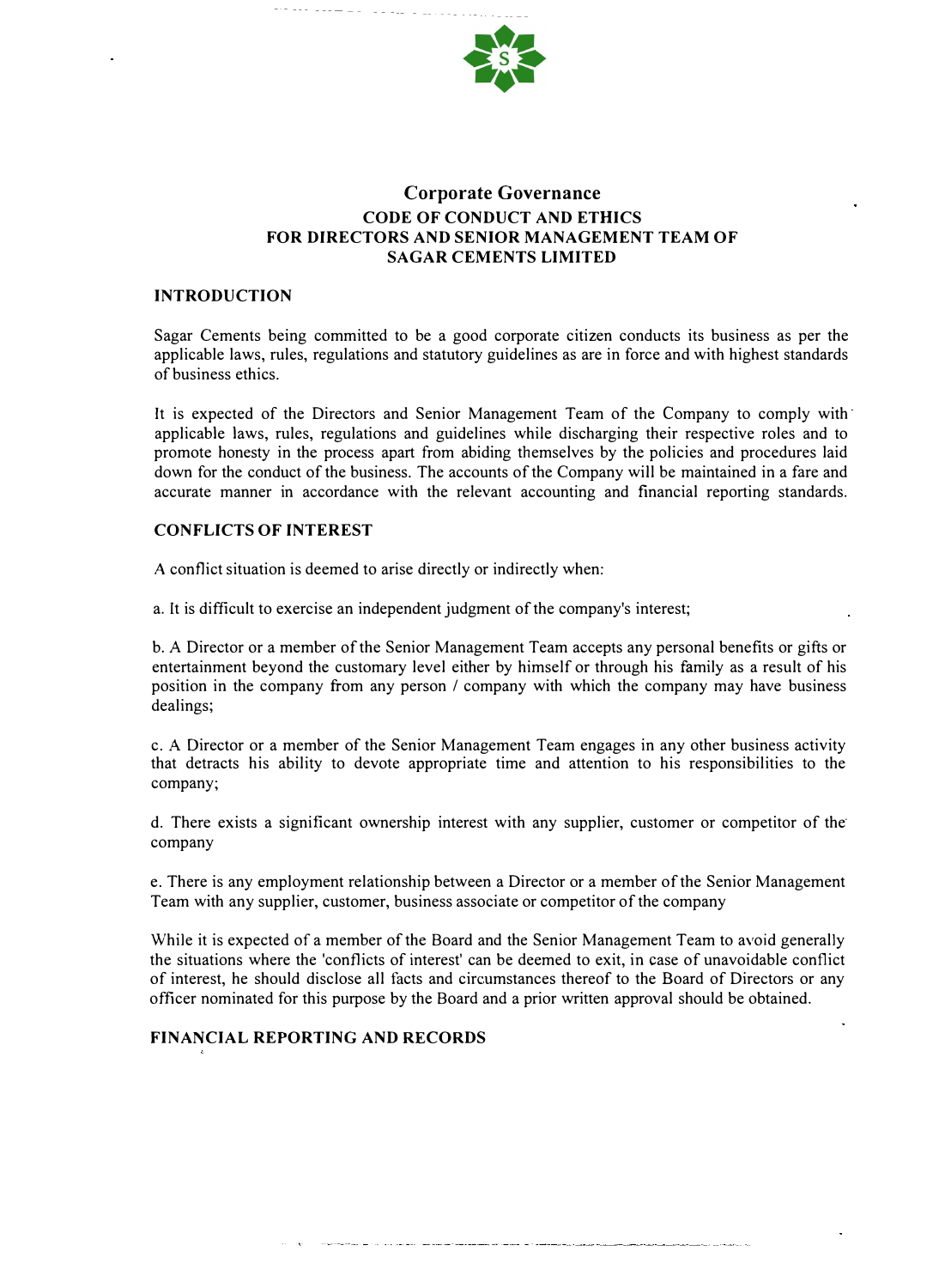

---- r

As the professional and ethical conduct in the matter of financial affairs is essential for the proper functioning of the company, the officers and employees engaged in the finance functions should act with honesty and integrity. The persons in-charge of finance and accounting function should prepare and maintain company's accounts fairly and accurately in accordance with generally accepted guidelines, principles, standards, laws and regulations applicable to the company. Internal accounting and audit procedures shall fairly and accurately reflect all of the company's business transactions and disposition of assets. There shall be no willful omissions of the company transactions from the books and records. Any willful material misrepresentation or misinformation on the financial accounts and reports shall be regarded as a violation of this code.

### **PROTECTING COMPANY ASSETS**

The assets of the company should not be misused but employed only for the purpose of conducting the business for which they are authorised. All Directors and members of the Senior Management Team should strive to protect company's assets and property and ensure efficient use of them.

Ţ

### **PROMOTING INTEREST OF THE COMPANY**

Directors and Senior Management Team owe a duty to the company to promote its legitimate interests when the opportunity to do so arises. They should not use company's property, information or position for personal gains. All Directors and Senior Management Team of the company must strive to perform their best at all times.

### **INTEGRITY AND HONESTY**

The Directors and Senior Management Team shall act in accordance with the highest standards of personal and professional integrity, honesty and ethical conduct. They shall act and conduct free from fraud and deception. Their conduct shall conform to the professional standards of conduct.

## **FAIR DEAL**

Each Director and the member of Senior Management Team should deal fairly with customers, suppliers and competitors. He should not take unfair advantage of anyone through manipulation, concealment, abuse of confidential, proprietary or trade secret, information, misrepresentation of material facts, or any other unfair practices.

### **HEAL TH, SAFETY, ENVIRONMENT AND SOCIAL RESPONSIBILITY**

Sagar Cements Limited shall strive to provide a safe and healthy working environment and comply with all regulations regarding the preservation of the environment in and around its manufacturing facilities and other points of operations. The company is committed to efficient use of natural resources and minimize any hazardous impact of the development, production, use and disposal of any of its products and services on the ecological environment.

### **CONFIDENTIALITY**